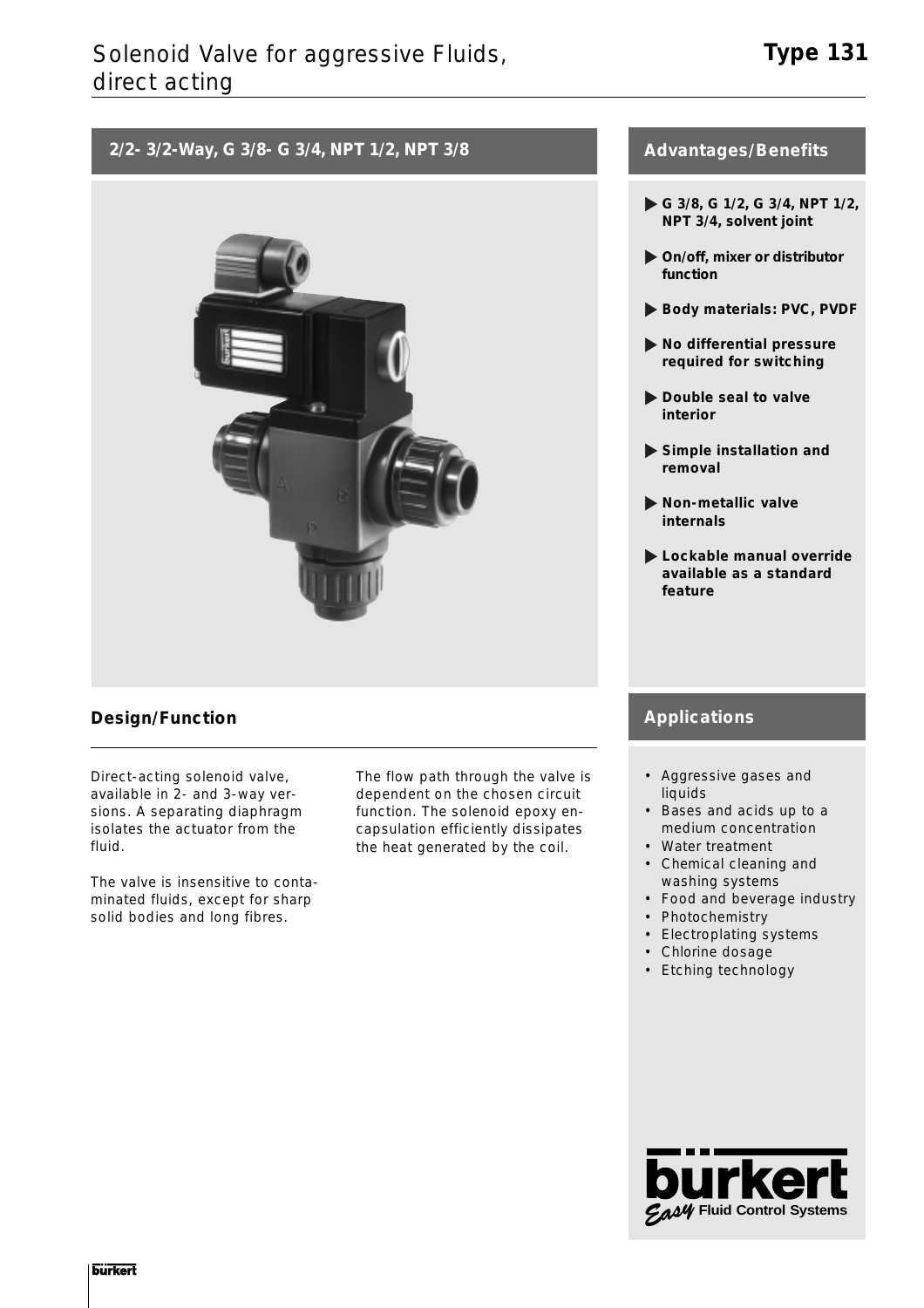#### **Technical Data**

### **Circuit Function**

**A** 2/2-way valve, normally closed



- **E** Mixer valve, when de-energized pressure port P2 open, P1 closed
- **F** Distributor valve, when de-energized pressure port P connected to outlet B



**B** 2/2-way valve, normally open

**Body material**

Hard-PVC (resistant to DIN 8062 and 8061) PVDF on request

#### **Specifications**

| Orifice                                                                                                                       | Kv-Value                     | QNn-Value | Pressure Range        |            |           |           | Weight |  |
|-------------------------------------------------------------------------------------------------------------------------------|------------------------------|-----------|-----------------------|------------|-----------|-----------|--------|--|
| D <sub>N</sub>                                                                                                                | Water                        | Air       | for Circuit Functions |            |           |           |        |  |
|                                                                                                                               |                              |           |                       |            | A         | B         |        |  |
| [mm]                                                                                                                          | $\left[\frac{m^3}{h}\right]$ | [1/min]   | [bar]                 | [bar]      | [bar]     | [bar]     | [kg]   |  |
| 10                                                                                                                            | 2,0                          | 2100      | $0 - 1$               | $0 - 0.6$  | $0 - 3$   | $0 - 2$   | 1,20   |  |
| 15                                                                                                                            | 4,5 <sup>1</sup>             | 4800      | $0 - 0.5$             | $0 - 0.3$  | $0 - 1$   | $0 - 1$   | 1,20   |  |
| 20                                                                                                                            | 6.0 <sup>1</sup>             | 6400      | $0 - 0.25$            | $0 - 0.15$ | $0 - 0.5$ | $0 - 0.5$ | 1,20   |  |
| $\pm 0$ The $\pm 0$ , and an efficient of the DNLAE end OO and OF and match and the standard standard control of the Figure C |                              |           |                       |            |           |           |        |  |

<sup>1)</sup> The Kv-values of the orifice DN 15 and 20 are 0.5 or 1  $\text{m}^3/\text{h}$  smaller in the circuit functions E and F.

All pressures quoted are gauge pressures with respect to the prevailing atmosheric pressure.

#### **Operating Data (Valve) Community Constraints Operating Data (Actuator)**

|                                      |                                                                                 | Seal Materials/Fluids Handled/Temp. - Range                                                                                | <b>PVC</b>         | <b>PVDF</b>                      | Operating voltage                                 | 24, 110, 230, 240 V/50 Hz<br>24, 48, 110, 120, 220 V/UC<br>(UC=universal current) |
|--------------------------------------|---------------------------------------------------------------------------------|----------------------------------------------------------------------------------------------------------------------------|--------------------|----------------------------------|---------------------------------------------------|-----------------------------------------------------------------------------------|
| NBR                                  |                                                                                 | Neutral fluids, e.g. compressed -10 to<br>air, town gas, water, hydraulic $+50$ °C<br>oil, oils and fats without additives |                    | $-10$ to<br>$+70 °C$             | Voltage tolerance                                 | ±10%                                                                              |
|                                      | and bleaching lyes                                                              | EPDM Alkalis, acids up to medium<br>concentation, alkaline washing                                                         | -30 to<br>$+50 °C$ | $-30$ to<br>$+70 °C$             | Power consumption                                 | AC 100-120 VA (inrush),<br>32 VA/16 W (hold)<br>UC100 W (inrush),<br>9 W (hold)   |
| FPM                                  | Oxidizing acids and substances -10 to<br>salt solutions, oils with<br>additives |                                                                                                                            |                    | $-30$ to<br>$+50 °C$<br>$+70 °C$ | Duty cycle<br>Cycling rate                        | 100% continuously rated<br>standard coil:<br>100-150 c.p.m.                       |
|                                      | (Leaflet-No. 1896009).                                                          | For more detailed information see resistance chart                                                                         |                    |                                  |                                                   | UC coil:<br>max. 6 c.p.m.                                                         |
| Max. ambient temperature             |                                                                                 | $+50 °C$                                                                                                                   |                    | Rating                           | IP 65 cable plug                                  |                                                                                   |
| Max. viscosity                       |                                                                                 | approx.37 mm <sup>2</sup> /s<br>$10-20$ ms<br>40-60 ms                                                                     |                    | Port connection                  | G 3/8, 1/2, 3/4, NPT 1/2, 3/4,                    |                                                                                   |
| Response times<br>opening<br>closing |                                                                                 |                                                                                                                            |                    |                                  | solvent joint 16, 20<br>and $25$ mm $\varnothing$ |                                                                                   |

The response times have been measures at a nominal pressure with air. They depend upon the orifice, pressure and viscosity of the handled fluid.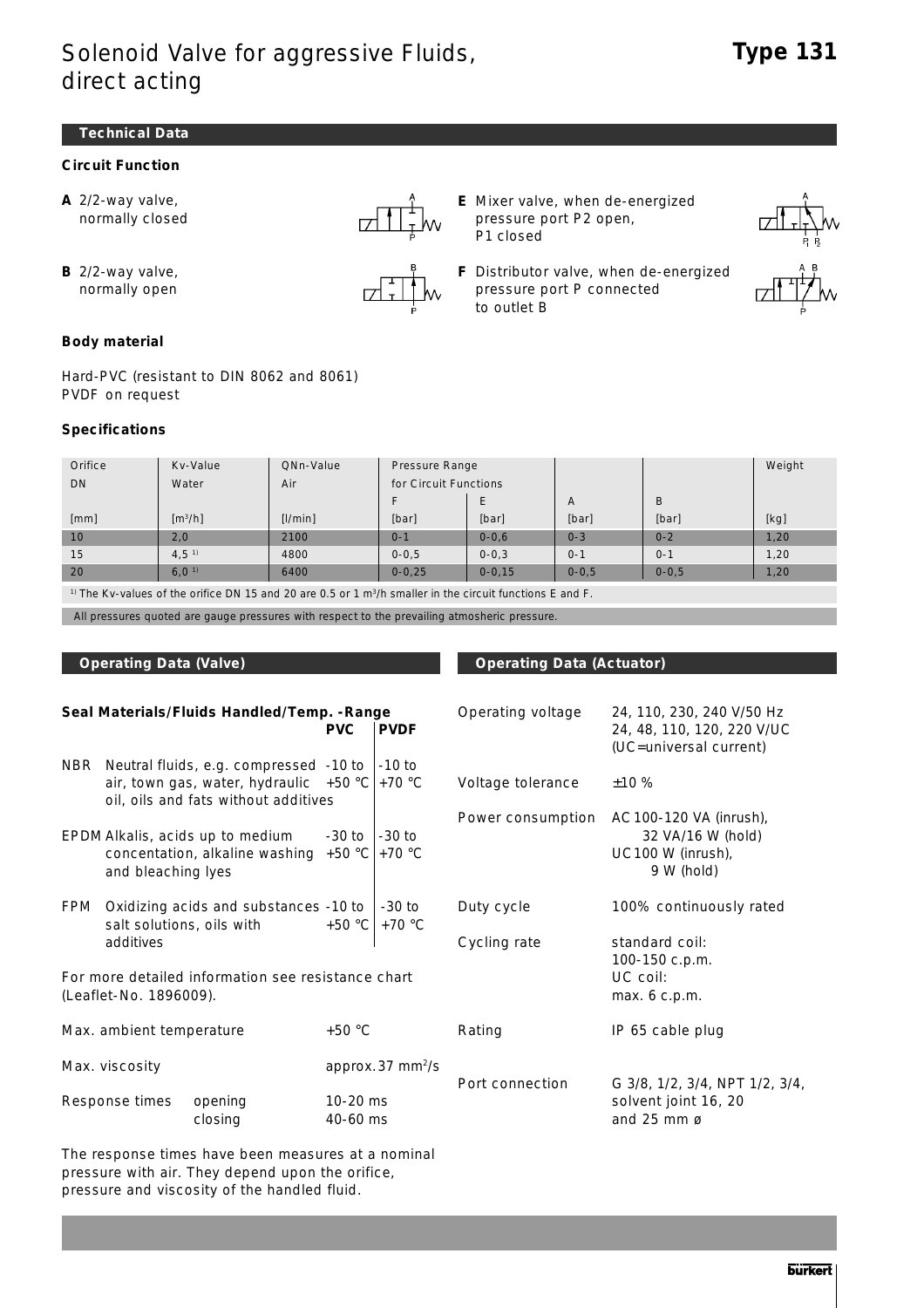### **Dimensions in mm**



| <b>Circuit Function</b> | Connections 3-Way-Valve |  |  |  |  |  |  |
|-------------------------|-------------------------|--|--|--|--|--|--|
|                         |                         |  |  |  |  |  |  |
|                         |                         |  |  |  |  |  |  |
|                         |                         |  |  |  |  |  |  |



| Orifice | A  | B  | l C                               |    | IJ                 |                  |                             |     |
|---------|----|----|-----------------------------------|----|--------------------|------------------|-----------------------------|-----|
| DN      |    |    | Solvent Joint<br>  Threaded Joint |    | Threaded Joint     | Solvent Joint    |                             |     |
|         |    |    |                                   |    |                    |                  |                             |     |
| 10      | 30 | 17 | 14                                | 12 | $\varnothing$ 16,2 | G $3/2$          | -                           | 130 |
|         | 33 | 19 | 16                                | 14 | $\varnothing$ 20,2 | $G^{-1}/_{2}$    | NPT $\frac{1}{2}$           | 136 |
| 15      | 33 | 19 | 16                                | 14 | $\varnothing$ 20,2 | $G^{-1}/_{2}$    | <b>NPT</b><br>$\frac{1}{2}$ | 136 |
|         | 37 | 22 | 19                                | 16 | $\varnothing$ 25,2 | G <sup>3</sup> / | <b>NPT</b><br>3/            | 144 |
| 20      | 37 | 22 | 19                                | 16 | $\varnothing$ 25,2 | $G^{3}$ /        |                             | 144 |



Circuit function A, N/C version



Circuit function B, N/O version

### **Terminals Installation/Accessories**

Installation as required

- Electrical connection cable plug for 7 mm ø cable (supplied as standard)
	- moulded-in cable, on request

**burkert**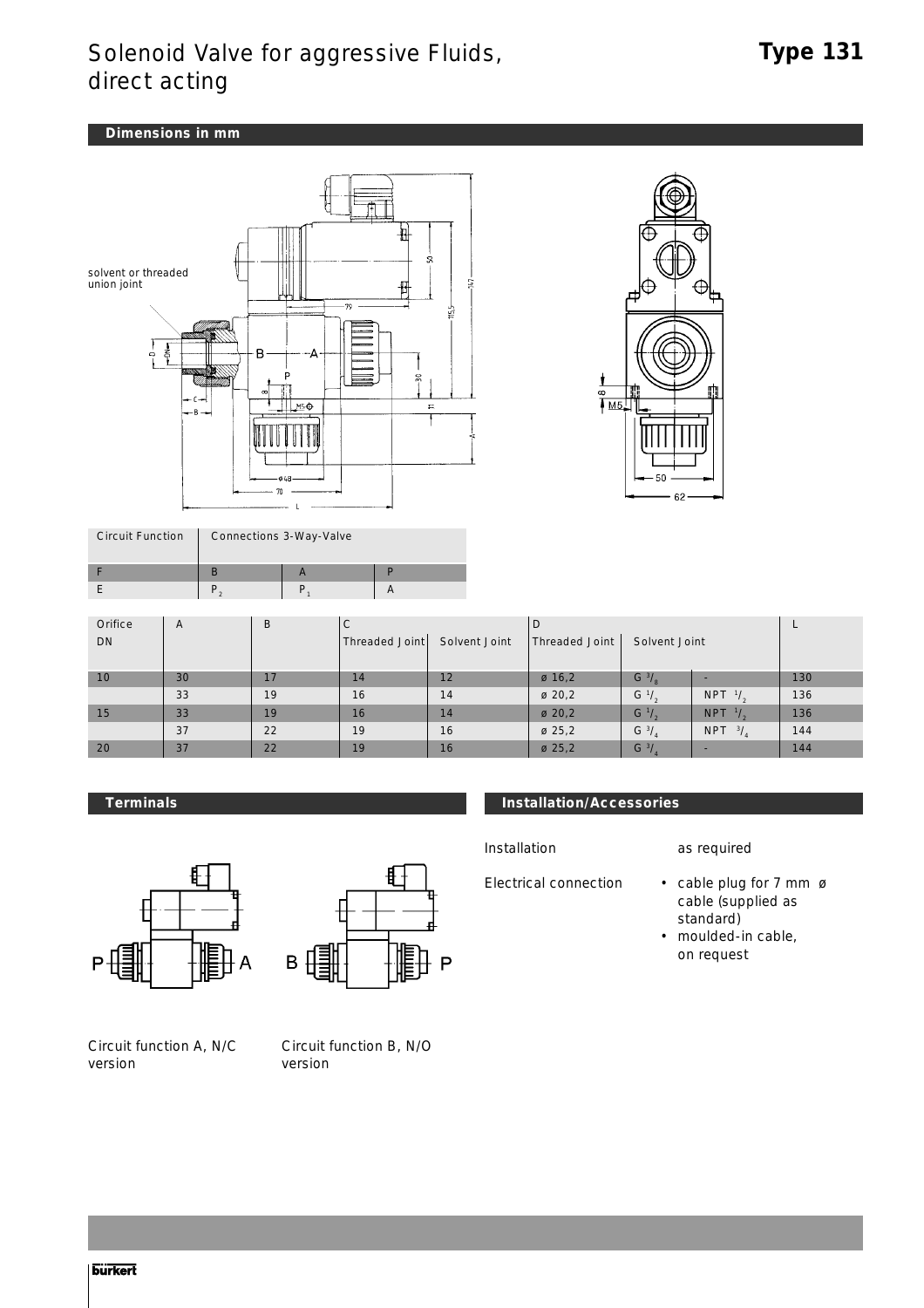## **Ordering Chart (Other Versions on Request)**

| Circuit     | Orifice | Flow Rate           |         | Port                   | Pressure   | Body       | Seal        | Weight | Voltage/  | Order-No.                 |
|-------------|---------|---------------------|---------|------------------------|------------|------------|-------------|--------|-----------|---------------------------|
| Function    |         | Water               | Air     | Connection             | Range      | Material   | Material    |        | Frequency |                           |
|             | DN      | Kv-Value            | QNn     |                        |            |            |             |        |           |                           |
|             | [mm]    | [m <sup>3</sup> /h] | [1/min] |                        | [bar]      |            |             | [kg]   | [V/Hz]    |                           |
| $\mathsf A$ | 10,0    | 2,0                 | 2100    | G 1/2                  | $0 - 3$    | <b>PVC</b> | <b>EPDM</b> | 1,2    | 024/UC    | 023 759 C <sup>2)</sup>   |
|             |         |                     |         |                        |            |            |             |        | 230/50    | 056 795 S                 |
|             |         |                     |         | $1)$ 16 mm $\alpha$    | $0 - 3$    | <b>PVC</b> | <b>EPDM</b> | 1,2    | 024/50    | 042 477 V                 |
|             |         |                     |         |                        |            |            |             |        | 024/UC    | 046 949 A <sup>2)</sup>   |
|             |         |                     |         |                        |            |            |             |        | 110/50    | 052 624 S                 |
|             |         |                     |         |                        |            |            |             |        | 230/50    | 050 549 R                 |
|             |         |                     |         |                        |            |            |             |        | 230/50    | 017 112 E <sup>3)</sup>   |
|             |         |                     |         |                        |            |            |             |        | 240/50    | 051 549 E                 |
|             |         |                     |         |                        |            |            |             |        | 230/50    | 056 791 W                 |
|             |         |                     |         | <b>NPT 1/2</b>         | $0 - 3$    | <b>PVC</b> | <b>EPDM</b> | 1,2    | 120/UC    | 053 784 U 2)              |
|             |         |                     |         | G 1/2                  | $0 - 3$    | <b>PVC</b> | <b>FPM</b>  | 1,2    | 240/50    | 046 199 T                 |
|             |         |                     |         | $1) 16$ mm ø           | $0 - 3$    | <b>PVC</b> | <b>FPM</b>  | 1,2    | 024/50    | 052 953 U                 |
|             |         |                     |         |                        |            |            |             |        | 024/UC    | 047 915 R 2)              |
|             |         |                     |         |                        |            |            |             |        | 110/50    | 052 625 T                 |
|             |         |                     |         |                        |            |            |             |        | 230/50    | 050 443 F                 |
|             |         |                     |         |                        |            |            |             |        | 240/50    | 051 550 B                 |
|             |         |                     |         | $1)$ 20 mm $\alpha$    | $0 - 3$    | <b>PVC</b> | <b>FPM</b>  | 1,2    | 024/50    | 055 817 P                 |
|             |         |                     |         |                        |            |            |             |        |           |                           |
|             |         |                     |         |                        |            |            |             |        | 110/50    | 055 820 W                 |
|             |         |                     |         |                        |            |            |             |        | 230/50    | 056 789 C                 |
|             |         |                     |         |                        |            |            |             |        |           |                           |
|             | 15,0    | 4,5                 | 4800    | G 1/2                  | $0 - 1$    | <b>PVC</b> | EPDM        | 1,2    | 024/UC    | 067 832 J <sup>2</sup>    |
|             |         |                     |         | $1)$ 20 mm $\alpha$    | $0 - 1$    | <b>PVC</b> | EPDM        | 1,2    | 024/50    | 051 028 X                 |
|             |         |                     |         |                        |            |            |             |        | 024/UC    | 050 809 P 2)              |
|             |         |                     |         |                        |            |            |             |        | 110/50    | 051 785 T                 |
|             |         |                     |         |                        |            |            |             |        | 230/50    | 055 423 L                 |
|             |         |                     |         |                        |            |            |             |        | 240/50    | 051 227 T                 |
|             |         |                     |         | G 1/2                  | $0 - 1$    | <b>PVC</b> | <b>FPM</b>  | 1,2    | 230/50    | 056 663 D                 |
|             |         |                     |         | $1)$ 20 mm $\sigma$    | $0 - 1$    | <b>PVC</b> | <b>FPM</b>  | 1,2    | 024/50    | 051 641 A                 |
|             |         |                     |         |                        |            |            |             |        | 024/UC    | 053 882 P 2)              |
|             |         |                     |         |                        |            |            |             |        | 110/50    | 052 036 Q                 |
|             |         |                     |         |                        |            |            |             |        | 230/50    | 050 787 G                 |
|             |         |                     |         |                        |            |            |             |        | 240/50    | 051 551 Y                 |
|             |         |                     |         |                        |            |            |             |        |           |                           |
|             |         |                     |         | $1)$ 25 mm $\emptyset$ | $0 - 1$    | <b>PVC</b> | <b>FPM</b>  | 1,2    | 024/UC    | 077 411 N <sup>2)4)</sup> |
|             |         |                     |         |                        |            |            |             |        |           |                           |
|             | 20,0    | 6,0                 | 6400    | $G$ 3/4                | $0 - 0, 5$ | <b>PVC</b> | EPDM        | 1,2    | 110/50    | 058 226 H                 |
|             |         |                     |         | $1)$ 25 mm $\alpha$    | $0 - 0, 5$ | <b>PVC</b> | <b>EPDM</b> | 1,2    | 024/50    | 053 992 M                 |
|             |         |                     |         |                        |            |            |             |        | 024/UC    | 045 225 T <sup>2</sup>    |
|             |         |                     |         |                        |            |            |             |        | 110/50    | 052 626 U                 |
|             |         |                     |         |                        |            |            |             |        | 230/50    | 051 257 H                 |
|             |         |                     |         |                        |            |            |             |        | 240/50    | 052 628 E                 |
|             |         |                     |         |                        |            |            | <b>FPM</b>  | 1,2    | 024/50    | 050 551 B                 |
|             |         |                     |         |                        |            |            |             |        | 024/UC    | 056 495 N <sup>2)</sup>   |
|             |         |                     |         |                        |            |            |             |        | 110/50    | 052 627 V                 |
|             |         |                     |         |                        |            |            |             |        | 230/50    | 051 351 F                 |
|             |         |                     |         |                        |            |            |             |        | 240/50    | 052 629 F                 |
|             |         |                     |         |                        |            |            |             |        |           |                           |
|             |         |                     |         |                        |            |            |             |        |           |                           |
| B           | 10,0    | 2,0                 | 2100    | $^{1}$ 16 mm ø         | $0 - 2$    | <b>PVC</b> | EPDM        | 1,2    | 024/UC    | 041 272 E <sup>2</sup>    |
|             |         |                     |         |                        |            |            |             |        | 220/UC    | 017 113 F 2)3)            |
|             |         |                     |         |                        |            |            | <b>NBR</b>  | 1,2    | 220/UC    | 040 241 J $^{2}$          |
|             |         |                     |         |                        |            |            | <b>FPM</b>  | 1,2    | 220/UC    | 053 221 X <sup>2)</sup>   |

 $1)$  Solvent joint to DIN 8063,  $2)$  UC coil 100 W inrush, 9 W hold (universal current),  $3)$  With electrical feedback Type 1060,  $4)$  Without cable plug